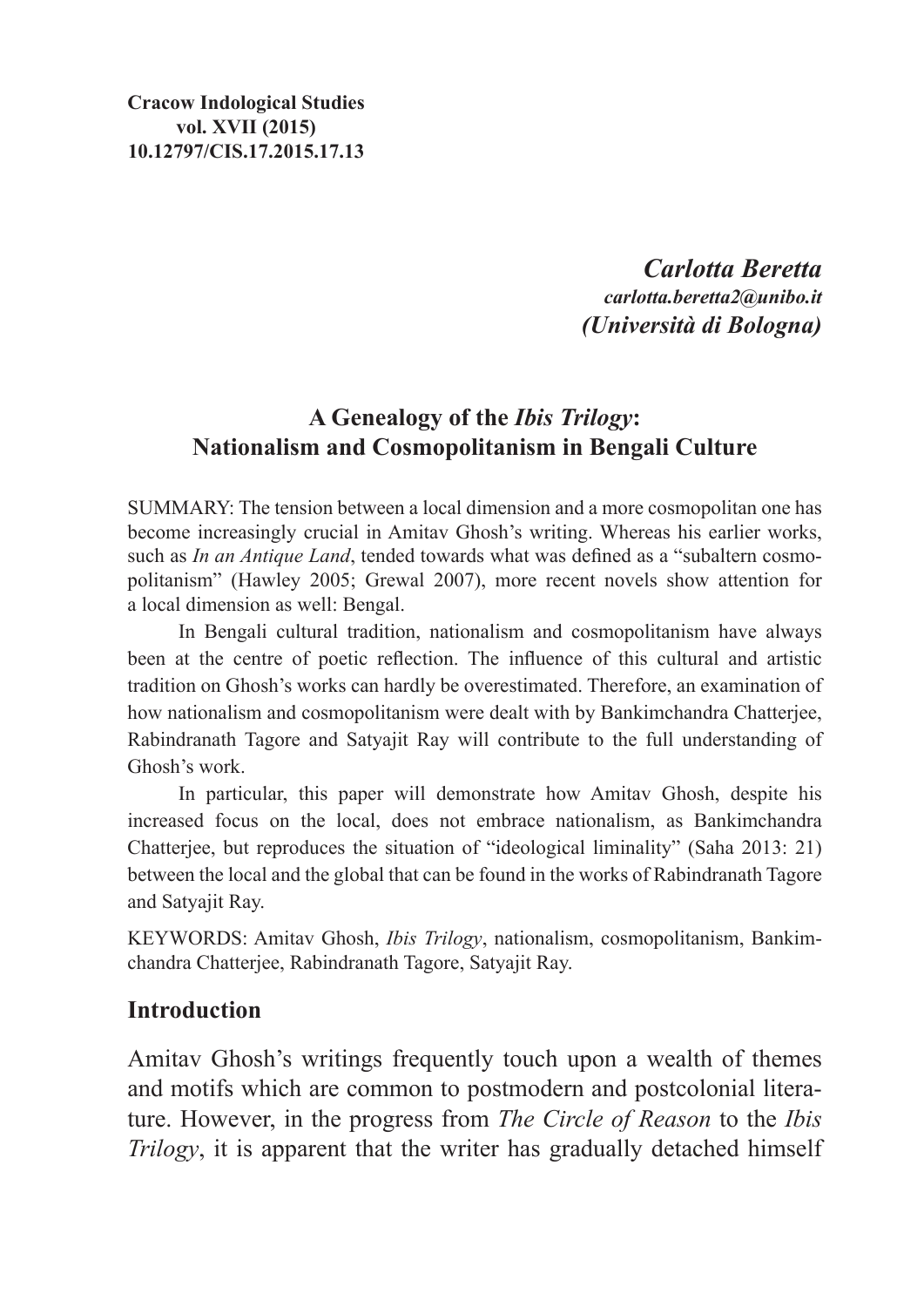from the poetics of the Rushdian postmodern-postcolonial literary tradition. Therefore, whereas much critical attention has been devoted to Ghosh's adherence to the postmodern-postcolonial canon, his creative path demands a different approach, which takes into account his Bengali heritage.

In fact, the close connection between Ghosh and Bengali cultural tradition has long been established by the writer himself in the essay *The Testimony of my Grandfather's Bookcase*. However, few critics have considered the extent of the influence of Ghosh's cultural upbringing on his novels. For these reasons, this paper aims at examining in depth the relation between Ghosh and three great masters of Bengali culture: Bankimchandra Chatterjee, Rabindranath Tagore and Satyajit Ray. Following the common thread of nationalism and cosmopolitanism, and with regards especially to the *Ibis Trilogy*, this essay will first discuss the troublesome relation between the local and global dimensions in Bengali cultural tradition and then how Ghosh inherits and, at the same time, changes the terms of this debate.

### **National and Cosmopolitan Perspectives in the Historical Novel**

According to the critical model introduced by György Lukács in his *The Historical Novel* (1962), classical historical novels are centred around the history of a Nation. In representing the "prehistory" of the present (Lukács 1962: 337-338), the works by Scott, Tolstoy or Manzoni refer to a very specific national character and often focus on a point in time that is considered fundamental for national unity. Therefore, the historical framework in which these novels are built tends towards a perspective of unity and harmony, a national project.

Despite its being "classical" in many ways, it is extremely difficult to trace such a perspective inAmitav Ghosh's *Ibis Trilogy*. The focus of the *Trilogy* encompasses the whole Indian Ocean, from India, to China and the Mauritius, involving all sorts of different people and nationalities. In addition, no reference is ever made to a collectivity which may resemble or represent the Indian nation at its embryo stage.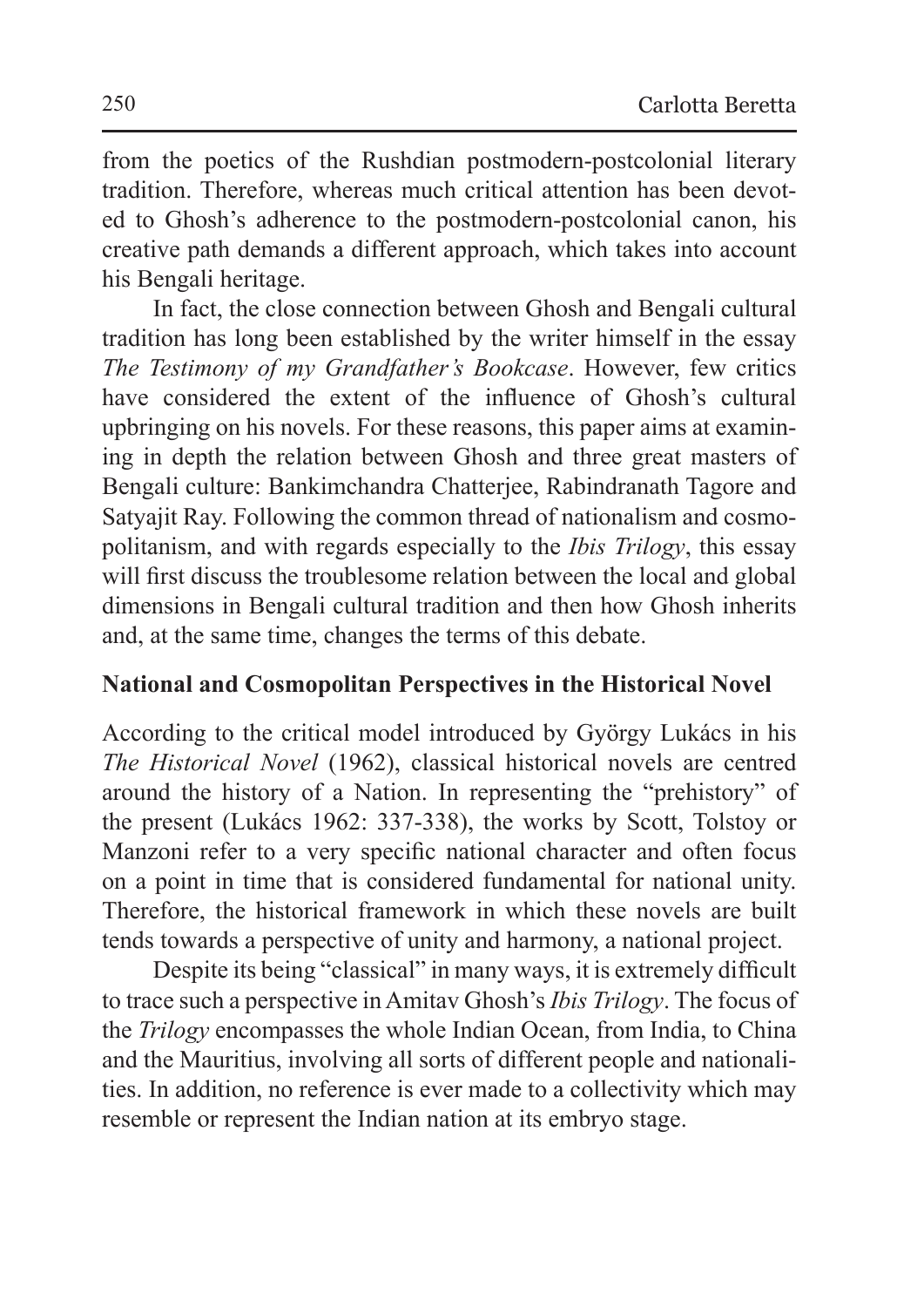In fact, it has repeatedly been discussed how Ghosh's novels are informed by a cosmopolitan perspective. In his essay "Amitav Ghosh: Cosmopolitanisms, Literature, Transnationalisms", Grewal argues that Ghosh's work on history aims at constructing a "non-Western cosmopolitanism" which emphasises the connections between non-Western regions of the globe (Grewal 2007: 180). This happens in *In an Antique Land*, where the  $12<sup>th</sup>$ -century figure of the slave Bomma represents an untimely link between India and Egypt. Similarly, Hawley resorts to the expression "subaltern cosmopolitanism" to describe Ghosh's attention towards the interrelations between subalterns in *In an Antique Land* and in *The Glass Palace* (Hawley 2005: 89)*.*

Ghosh's novels often cross national borders and intersect frequently with the motifs of globalisation and Empire. Many of his works, such as *The Shadow Lines* or *In an Antique Land*, challenge national borders, which are considered artificial constructions and in point of fact porous. In addition, since the British Empire as a transnational and super-national category is at the heart of his prose, especially of the historical novels, Ghosh's writing inevitably reaches a dimension that goes beyond nationalities and nationhood. The super-national dimension of the British Empire, involving the movement of a huge amount of people all over the world, signified, according to Ghosh, the birth of contemporary globalisation. The Empire, then, is significant not only as a period to which postcolonial countries inevitably need to relate, but also as the "prehistory" of the present world condition. Hence, the past does not lead to the creation of a nation state but resembles the present in the extreme porousness of borders and freedom of movement of people.

In the *Ibis Trilogy*, the themes of Empire, globalisation and subaltern cosmopolitanism are once more central. The whole trilogy revolves around opium, which is addressed as a commodity fundamental to the existence and survival of the British Empire. Opium and Empire also set in motion the journey of the Ibis, which boards convicts and indentured labourers on their way to Mauritius. Their diasporic journey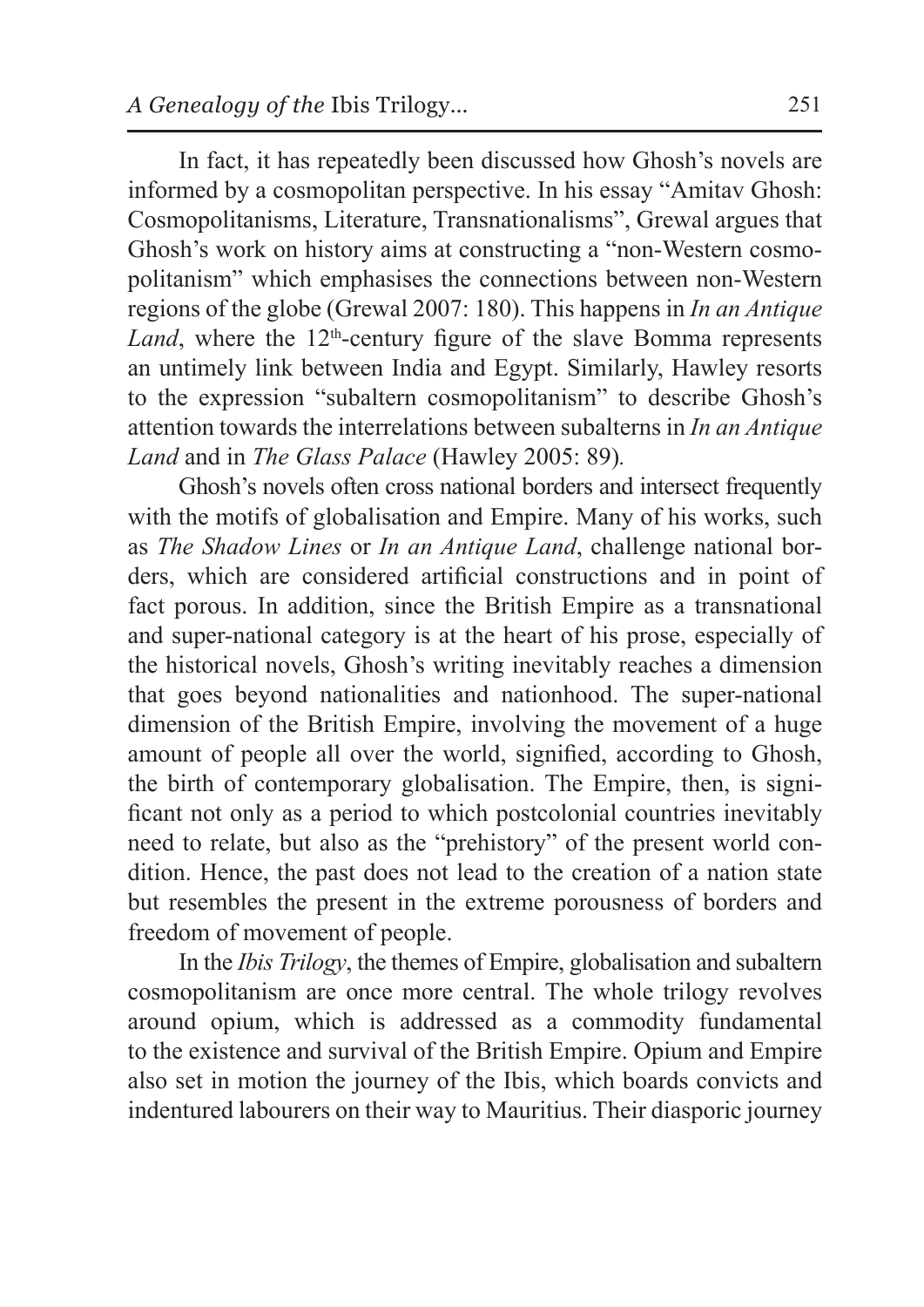represents the common destiny of many Indian coolies, recruited to work in the plantations of the Empire.

The convicts and labourers are not the only subalterns on board the ship. The lascars of the crew constitute another community that crosses borders and nationalities. In the essay "Of Fanás and Forecastles", Ghosh maintains that lascars were the first to experience globalisation at its fullest form:

They were among the first to travel extensively; the first to participate in industrial processes of work; the first to create settlements in Europe; the first to adapt to clock-bound rhythms of work-time (the shipboard regime of four-hour work-shifts, or watches, was one of the most exacting disciplinary regimes ever invented); and they were the first to be familiar with emergent new technologies (nautical engineering being itself one of the pioneering technologies of the industrial age). Not least, the lascars were among the first Asians to acquire a familiarity with colloquial (as opposed to book-learned) European languages (Ghosh 2012).

Global workers ahead of time, lascars are a perfect example of cosmopolitanism on Ghosh's terms: non-Western subalterns.

Nevertheless, as much as Ghosh devotes a great deal of attention to the global and cosmopolitan dimensions, a local scale emerges as well. This is even more apparent if we look at his latest novels, *The Hungry Tide* or the *Ibis Trilogy*. In *The Hungry Tide*, Bengal, and the Sunderbans in particular, are at the heart of the story: local history, geography and culture are issues around which the novel revolves. Similarly, in the *Ibis Trilogy*, Bengal is not only the starting point of the opium trade, but, most importantly, the centre from which the narrative unfolds.

#### **Amitav Ghosh and the Inheritance of Bengali Cultural Tradition**

The influence of Bengali cultural tradition on Ghosh's intellectual and artistic make-up can hardly be overestimated. The writer himself provides a telling account of the reading of his youth in the essay *The Testimony of my Grandfather's Bookcase*. Ghosh enumerates works from Bengali writers, such as Bankimchandra Chatterjee, Rabindranath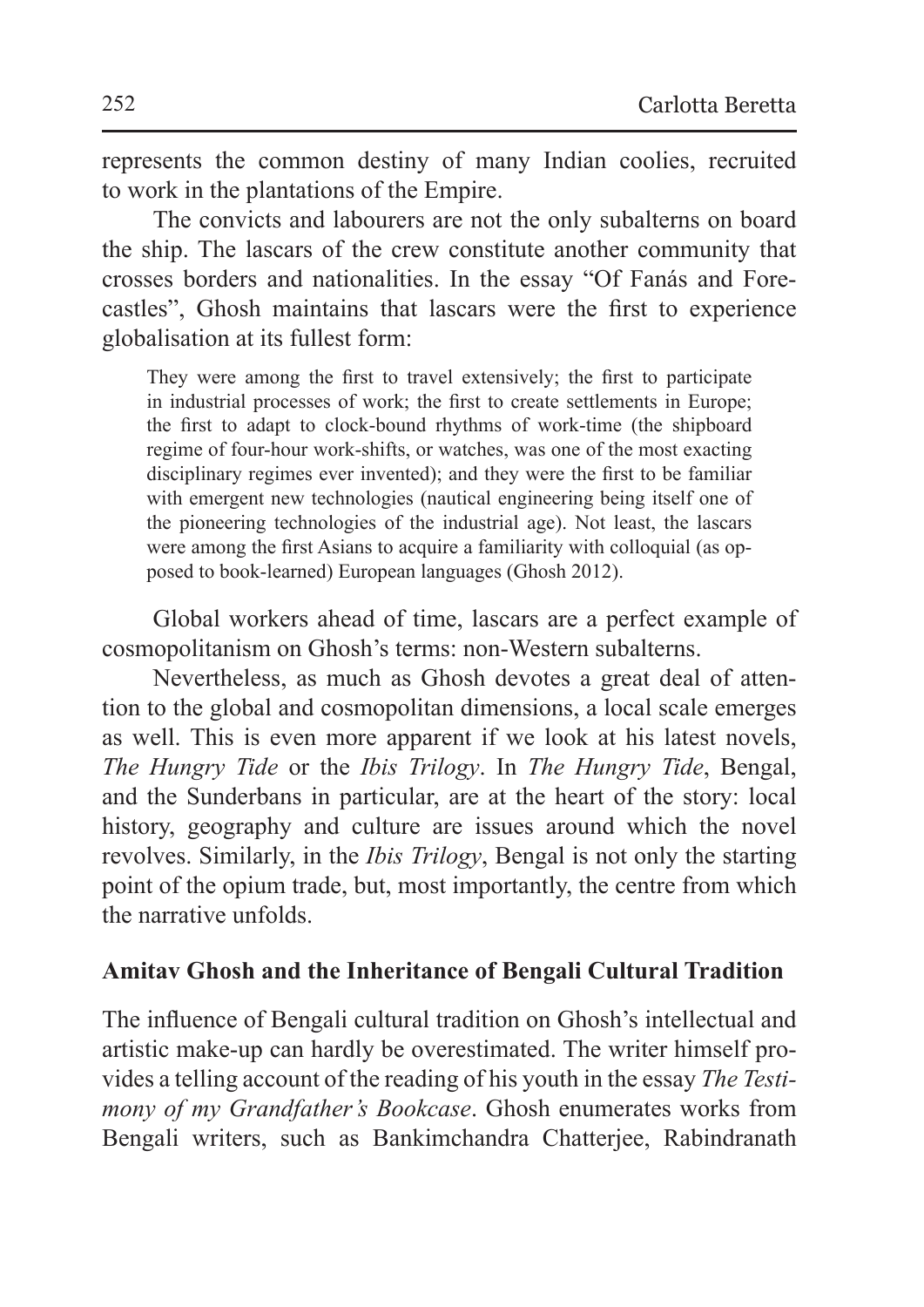Tagore or Sarat Chandra Chattopadhyay, along with novels in English and those in translation from several other languages.

To Bankimchandra Chatterjee Ghosh devotes the last part of the essay, praising him for his prose and his pioneering attitude asthe first novelist in India. Ghosh refers to Bankimchandra's bookcase as "the ancestor of my uncle's", thus drawing a descending line from Bankim Chandra's writing to his own. This descent locates Amitav Ghosh in the context of the modern Indian culture born out of the Bengali Renaissance. As Dipesh Chakrabarty points out, it was a culture for which literature and books were central (Chakrabarty 2004: 655).

Among the intellectuals of the Bengali Renaissance, an even closer connection exists between Ghosh and Rabindranath Tagore. In many instances the writer has acknowledged his debt to the Bengali Nobel Prize winner. Ghosh translated Tagore's short-story *Kshudito Pashaan* ("The Hungry Stones") into English and admitted the influence of the story on the writing of *The Calcutta Chromosome* (S. Chaudhuri-Ghosh, quoted in Mondal 2007: 34). In addition, Ghosh draws inspiration from universal literature, which, in his essay "Vishwa Sahitya", Tagore defines as not "confined to a particular space and time", and an expression of "universal humanity" (Tagore 1907, in Damrosch 2014: 55).

However, the relation between Ghosh and Tagore is not strictly and exclusively literary. In fact, the works of both writers are permeated by a strong humanism. To Tagore, the humanity of men is a sign of their divinity. The poet names this divine element the "world spirit of Man", which unites and transcends single individuals. A way to perceive this unity of human beings isthrough imagination, which "makes us intensely conscious of a life we must live which transcends the individual life and contradicts the biological meaning of self-preservation" (Tagore 1931: 53). This "poet's religion", as Tagore himself names it, is closely linked to his poetic life. His belief in God and in human beings is a recurrent leitmotif in his poetry and, at the same time, his reflection on the role of the poet and on imagination draws extensively from this religious perspective. The power of creative imagination puts the poet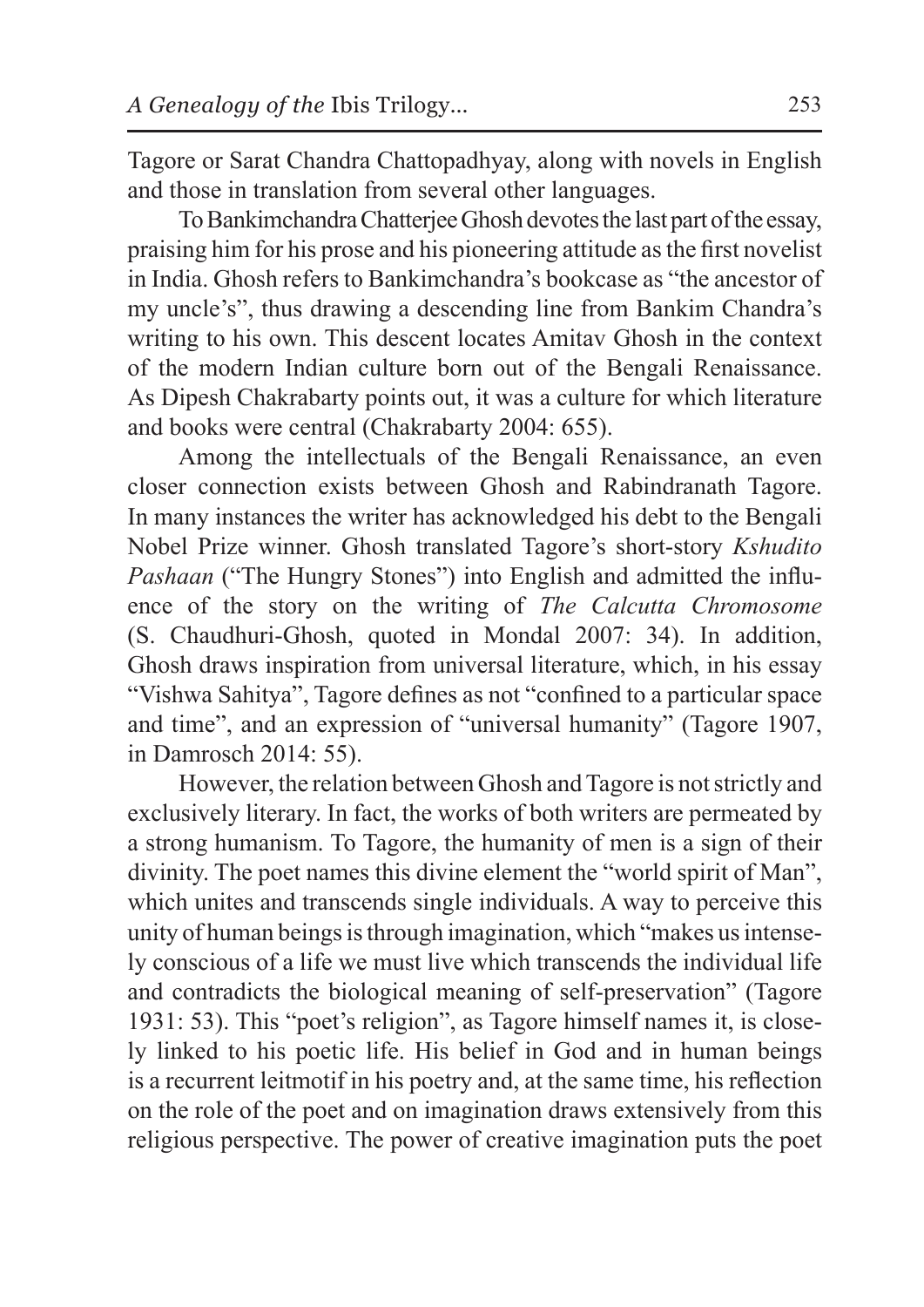in a unique position, for he is able to know through imagination and thus discover universal and eternal truth.

With respect to Tagore's, Ghosh's humanism is less pervaded by spiritualism. In his novels the religious dimension is often considered, but his point of view is mostly secular. However, as in Tagore, the power of creative imagination and of the poet are repeatedly remarked on. In *The Shadow Lines*, the young protagonist is taught to use "imagination with precision", which becomes a declaration of poetics from the author as well. For instance, Ghosh's precise imagination enables him to reconstruct parts of history that will otherwise be excluded from official historical records, such as the stories of the subalterns, thus accessing a truth that is open only to poetry and narrative, and not to academic history. Moreover, in *The Calcutta Chromosome*, the whole novel revolves around forms of knowledge which go beyond the reasoning mind. Similarly, Deeti in the *Ibis Trilogy* is endowed with an ability to see things, which does not involve scientific knowledge, but vision and intuition. This alternative forms of knowledge are not meant to exclude a modern scientific perspective, but, in a syncretic approach, to work as a different way to gain access to the Truth.

Humanism connects Ghosh also to another towering figure of Bengali culture: Satyajit Ray. Ray's humanist vision translates itself in a close investigation of the human soul and is permeated by universal human values. Moreover, Ray conceived the role of the film director in a manner similar to the idea of the poet in Ghosh and Tagore. In his works, Ray points to reach a truth which not only derives from an investigation of the deepest and universal human emotions and values but also from a juxtaposition of different viewpoints. His films summarise different perspectives, which, in turn, contribute to the wider and all-encompassing gaze of the author, to which poetic truth belongs.

In the essay "Satyajit Ray", Ghosh further examines his relation with the works of the Bengali director. An heir to Bengali cultural tradition before Ghosh, Ray was a model for the writer as an artist and as a man, for he "crafted his life so that it could serve as an example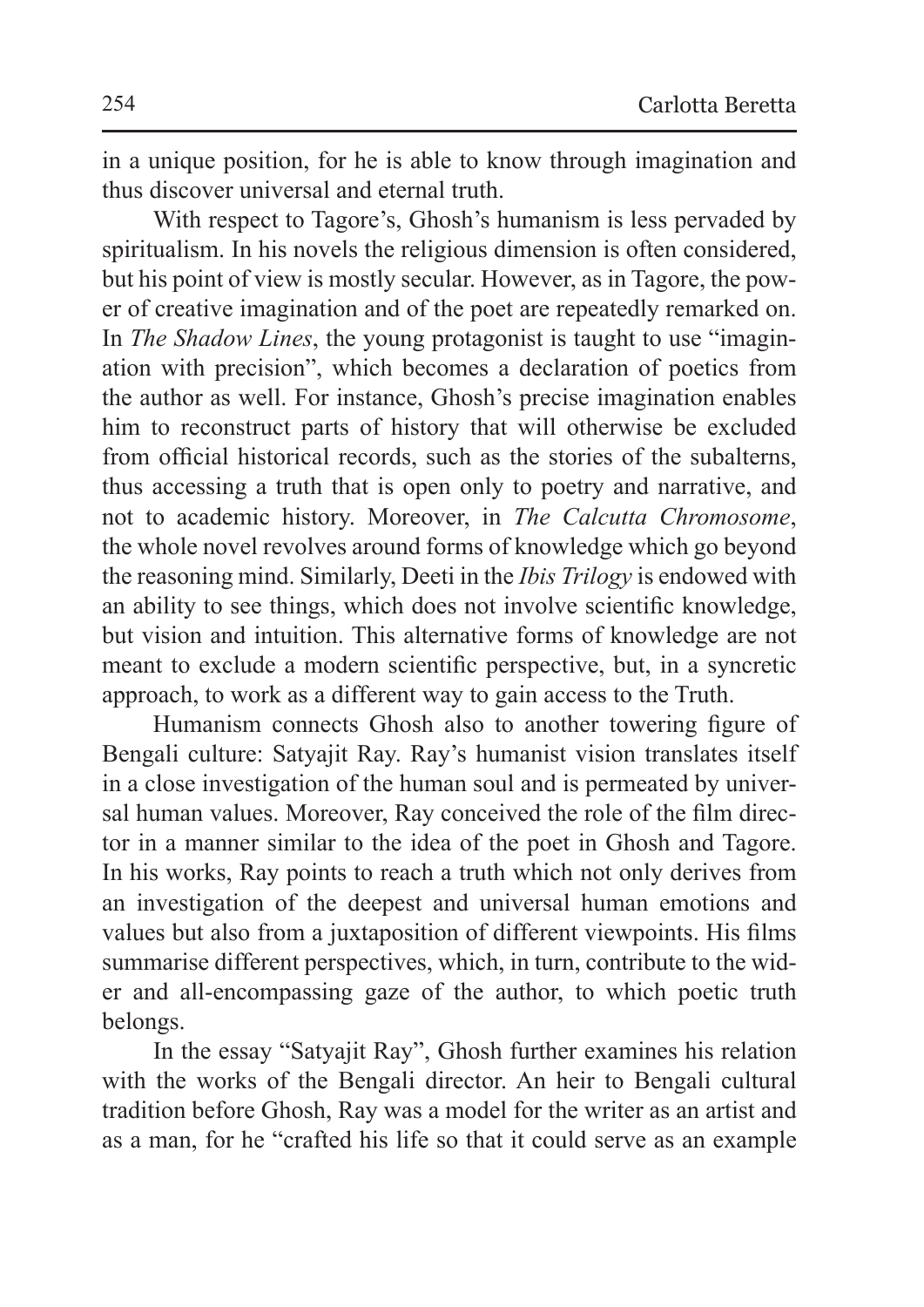to others" (Ghosh 2004). In addition, Satyajit Ray contributed to shape Ghosh's imaginative universe, for instance in the interest in science and science fiction, ghost stories and the fantastic. Most importantly, Ray's visual and aesthetic representation of Kolkata and Bengal are a continuous source of inspiration for Ghosh:

To this day Ray's work is one of the main anchors that moors me—often despite myself—to the imaginative landscape of Bengal: indeed, to the essential terrain of my own work. (Ghosh 2004)

The centrality of Bengal and Calcutta is indeed an element which Ghosh shares not only with the film director, but also with the entire Bengali cultural tradition.

# **The Rise of the Motherland**

In the late 19<sup>th</sup> century, the discourse around nationhood involved Bengali regional identity as well as an identification with the broader Indian national context. Inthis period, theidea of thenation was moulded around the Sanskrit word "samaj",community or family, which is alternatively referred to Bengal and India, with no clear distinction between the two (Gupta 2006: 310). The country was also equated with the divinity and, in particular, with the Mother-Goddess (*ibid.*: 323). Such an identification gave rise toanationalist discourse revolving around theidea of saving the motherland (*ibid*: 324).

This kind of public discourse is well reflected in the works of Bankimchandra Chatterjee and Rabindranath Tagore. Bankimchandra's novel *Anandamath* (*The Sacred Brotherhood*, 1882) is often considered one of the first nationalist texts of modern India. Tagore's *Ghare-Baire* (*The Home and the World*, 1916), instead, is in many ways juxtaposed to Bankimchandra's work for its sceptical attitude towards the nationalist movement.

Set in the late 18<sup>th</sup> century, approximately at the time of the Sanyasi rebellion, *Anandamath* portrays a group of ascetic warriors, the "Children of Mother India", who fight against foreign rule in India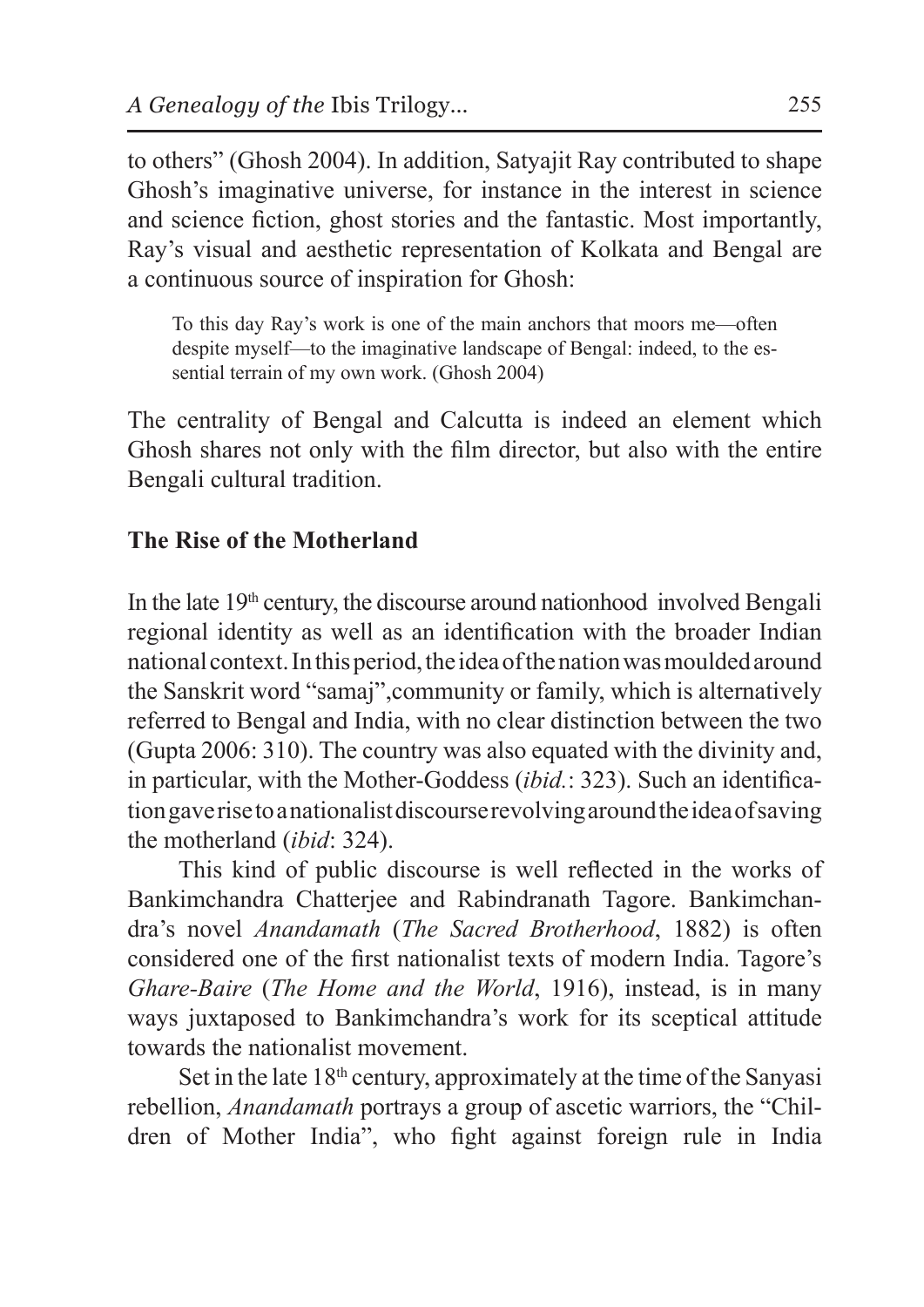The Children deify and worship the Motherland, and renounce every connection with the world in order to pursue the liberation of India. In its ashram, the brotherhood keeps three very different pictures of India: the first is a "gigantic, imposing, resplendent" map of the country before the British conquest; the second is a gloomy map of India "in rags and tatters", with the sword of British rule hanging over it; the third is a map of "a golden India (…) our Mother as she is destined to be" (*Anandamath*, 51). In this way, the novel represents a version of past India, an idea of present India, and finally projects a future for the country. Through the Children's civil religion, the country is idealised and objectified into an abstract entity, which focuses on the physical and spiritual characteristics of the Motherland. Similarly, the brotherhood, which combines devotion to the country, a strong ethical stance and a structured hierarchy, reflects the ideal organization of the nation-to-be (Pillai 2008: 39).

With his novel, Bankimchandra Chatterjee proposes a national model which stands both on Hindu principles and on Western conceptions. On the one hand, the brotherhood abides to dharma and is organised on a guru-disciple basis (Pillai 2008: 39). On the other hand, its civil religion can also be interpreted through Comte's philosophy (Nussbaum 2011: 15). In fact, the Hindu cult of the Shakti, the female principle, is superimposed to a Comtean worship of the Nation and idea of universal brotherhood, which, in turn, combines with the Hindu ascetic tradition and the teachings of the *Bhagavad Gita* (Lipner 2005: 22). In the concluding scene of the novel, Shanti, one of the leading female characters, puts forward the final stage of this blended civil religion. After the defeat of the British, she and her husband are to renounce even the service to the Motherland and live as ascetics, in abidance to Hindu principles.

Both the Goddess-Mother and the two main female characters, Shanti and Kalyani, reveal the importance of women in *Anandamath*. In many instances, both Shanti and Kalyani stand out for their moral strength and endurance, and become effective members of the brotherhood. In theory, like every other worldly relationship, marriage does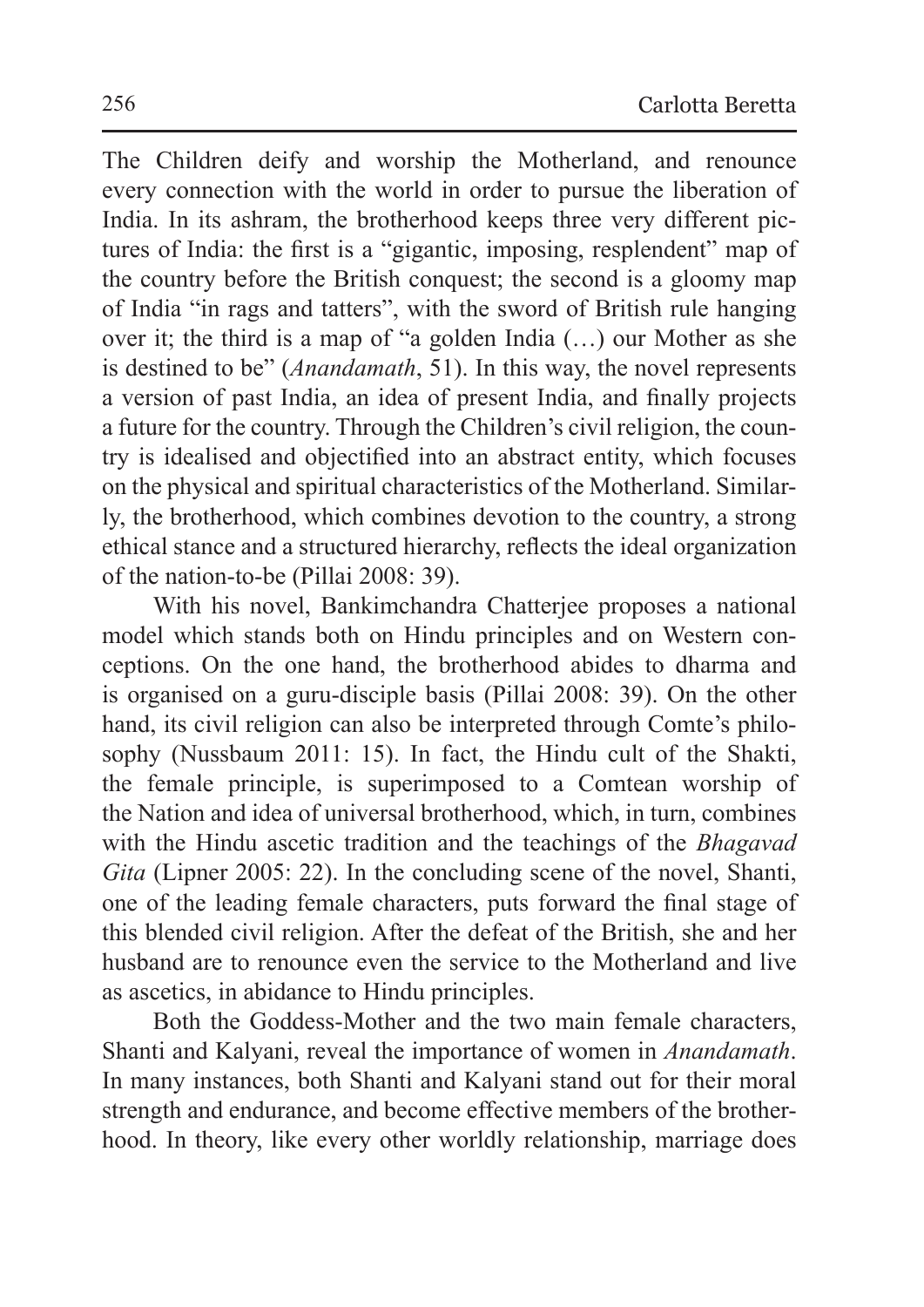not conform to the principles of the Children. Nonetheless, the connection between women and their husbands proves to be solid, and lasts as a regulating principle in the brotherhood, and in the new, independent Nation.

Along with many other writings by Bankimchandra Chatterjee, published in the journal *Bangadarshan*, *Anandamath* met with an enormous success, and contributed to shape Indian nationalism at a point in time in which the gap between the Bengali middle-class (the bhadraloks) and the British was widening. Bankimchandra did not create nationalist feelings ex-nihilo, but in blending Hindu teachings with Western ideas laid the basis for a wider reception of the struggle for independence. The hymn to the Motherland contained in the novel, *Bande Mataram*, became central in the Indian independence movement, since it was first sung by Tagore at a session of the Indian National Congress in 1896. *Anandamath* is also said to have inspired the swadeshi movement in Bengal (1905–1911).

It is exactly atthe time of the swadeshi movement that Rabindranath Tagore's *Ghare-Baire* is set. Triggered by the first attempt by the British to partition Bengal in 1905, the movement pursued the goal of national independence through the boycott of British products in favour of domestic goods. *Ghare-Baire* and *Anandamath* share many features. Like Bankimchandra's novel, *Ghare-Baire* revolves around a female character, Bimala. Wife of a Bengali landowner, Bimala is progressively drawn away from her husband, Nikhil, because he does not enthusiastically support anti-British campaigns. Instead, she falls for her husband's friend, Sandip, one of the leaders of the swadeshi movement. Sandip follows the civil religion of Bande Mataram and often compares Bimala to the Mother-Goddess. In addition, he believes that, in order to develop, patriotism needs a concrete object, hence the need to relate it to the cult of the Goddess. On the contrary, Nikhil is more sceptical towards the swadeshi movement, and worries less about the superior needs of the Motherland than about how the swadeshi movement will concretely affect common people. Thus, Nikhil does not blindly follow the cult of the Motherland, but is more sceptical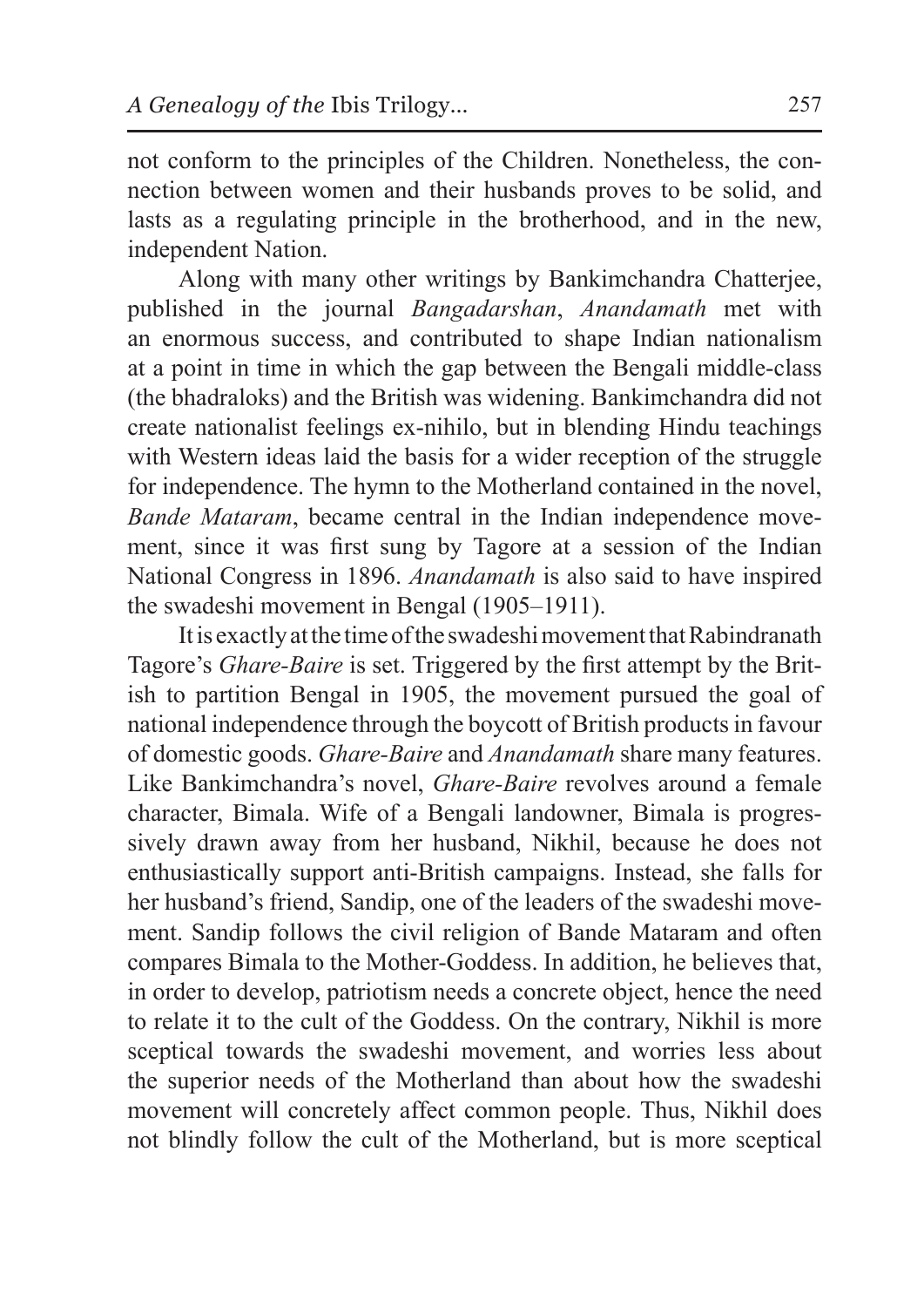and cautious. Bimala's progressive fascination with Sandip's preaching and ideas puts a strain on the couple. In fact, the home in the title is, first of all, Nikhil and Bimala's household, which is caught in the midst of the political fray. In addition, while Sandip represents both the fascination and the dangers of nationalist thought, Nikhil and Bimala voice the conflicts which are inherent to the acceptance or refusal of national ideas.

Such conflicting position was shared by Tagore himself. Unlike Bankimchandra Chatterjee or Gandhi later, the poet could never fully adhere to the national project. In fact, Tagore did not support either a strong nationalism nor pure cosmopolitanism. Indeed, though he was a supporter of Indian independence, Tagore held very sceptical views towards nationalistic ideas:

Tagore stood fast on the narrow causeway, and did not betray his vision of the difficult truth. He condemned romantic overattachment to the past, what he called the tying of India to the past like "a sacrificial goat tethered to a post," and he accused men who displayed it —they seemed to him reactionary of not knowing what true freedom was, pointing out that it is from English thinkers and English books that the very notion of political liberty was derived. But against cosmopolitanism he maintained that the English stood on their own feet, and so must Indians. In 1917 he once more denounced the danger of "leaving everything to the unalterable will of the Master," be he a brahmin or Englishman. (Isaiah Berlin, quoted in Sen 2001)

Thus, Sen comments, there is an intrinsic dualism in Tagore's position, in that he rejected nationalism and patriotism on the one side, and did not completely endorse cosmopolitanism on the other. Similarly, Tagore opposed Western Imperialism, but did not refuse Western civilization. Finally, he was open to the world, but kept strong roots in Bengal at the same time.

Tagore's "ideological liminality", as Saha defines it, bears the signs of his belonging to a global literary and scholarly community, which he influenced and was, in turn, influenced by (Saha 2013: 21). Indeed, Tagore travelled extensively, to Europe, the US and even Japan, collaborated with Yeats and exchanged ideas with the most renowned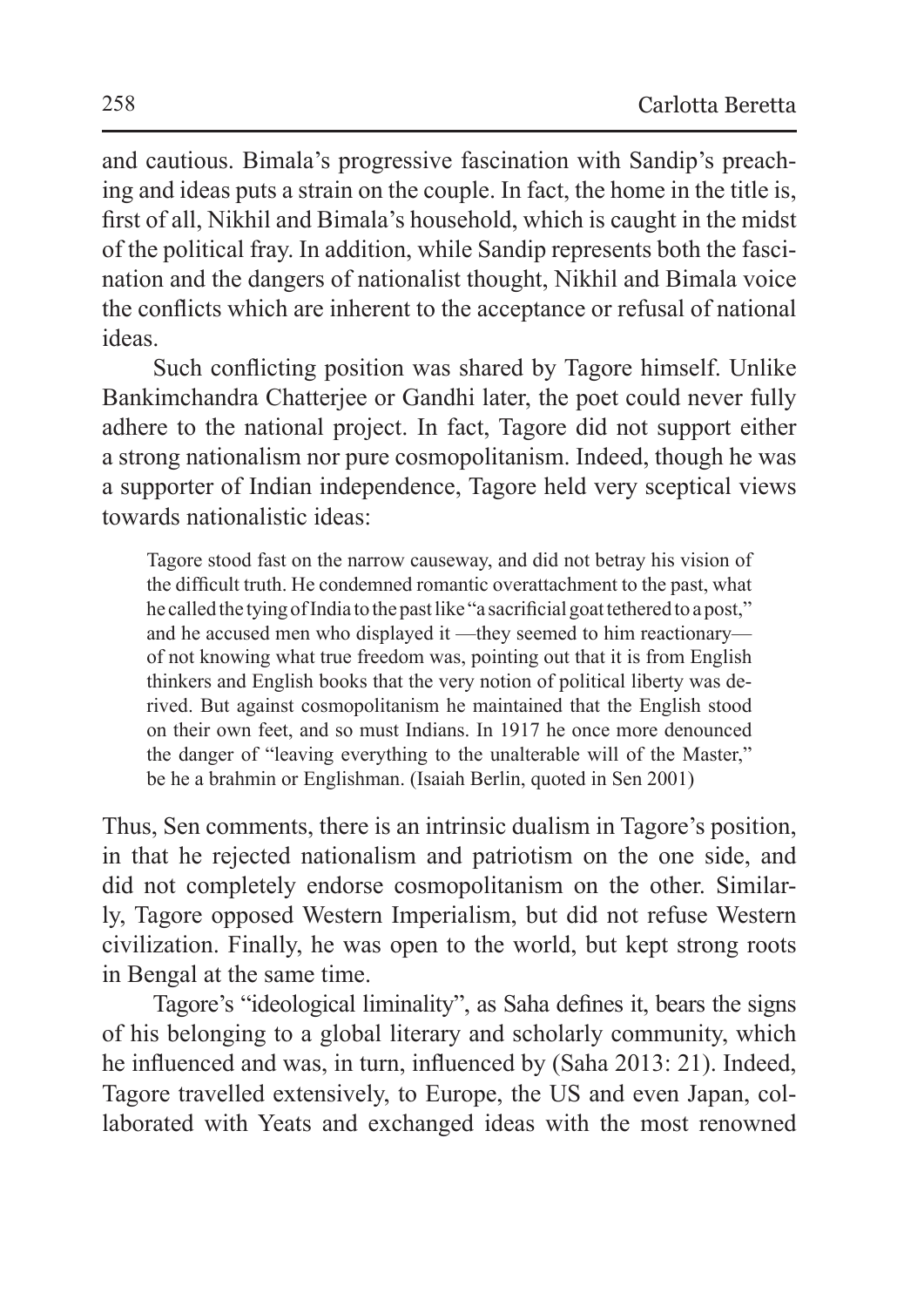intellectuals of the time, not least Albert Einstein (Sen 2001). Furthermore, Tagore's "worldliness" was based also on his liberal humanism, inspired by the universal spiritualism of the Brahmo Samaj. And yet, according to Saha, it was exactly his spiritual stance that drew him away from his fellow intellectuals in the West, united to a profound distress caused by the coercive actions of the British Raj in India (Saha 2013: 19–20).

Tagore could never solve the tension between these two poles, the local and the global; thus, this opposition continued to inform his life and works. On the one side, he had his international fame and the Nobel Prize; on the other, he was the singer of India and was called by Gandhi to participate in the struggle for independence. On both sides, he could see the terrible consequences of nationalism and cultural separation, such as the First World War and religious sectarianism.

In *Ghare-Baire*, nationalism is analysed in its most dangerous connotations. Cosmopolitanism, instead, is put into relation with the contemporary situation, in which, on the one hand, British Imperialism, and, on the other hand, India's political status made it difficult to maintain a universal and super-national position. Therefore, the struggle between the home and the world is not only that of Nikhil and Bimala's household in front of the political turmoil, but the greater problem of balancing the attachment to the Motherland with a cosmopolitan attitude.

# **After Independence: From the Nehruvian State to Post-Emergency India**

Under the leadership of Nehru, independent India was conceived as a secular state, in which sectarianism and communalism would not weight on national politics, nor one religion would prevail on the others. In light of this, for instance, Tagore's *Jana Gana Mana* was preferred as national anthem to Bankimchandra's *Bande Mataram*, too steeped in Hindu tradition (Dirks 1993: 20). Later, the Emergency marked a watershed after which the "secular consensus", on which Nehru had shaped Indian democracy, was progressively eroded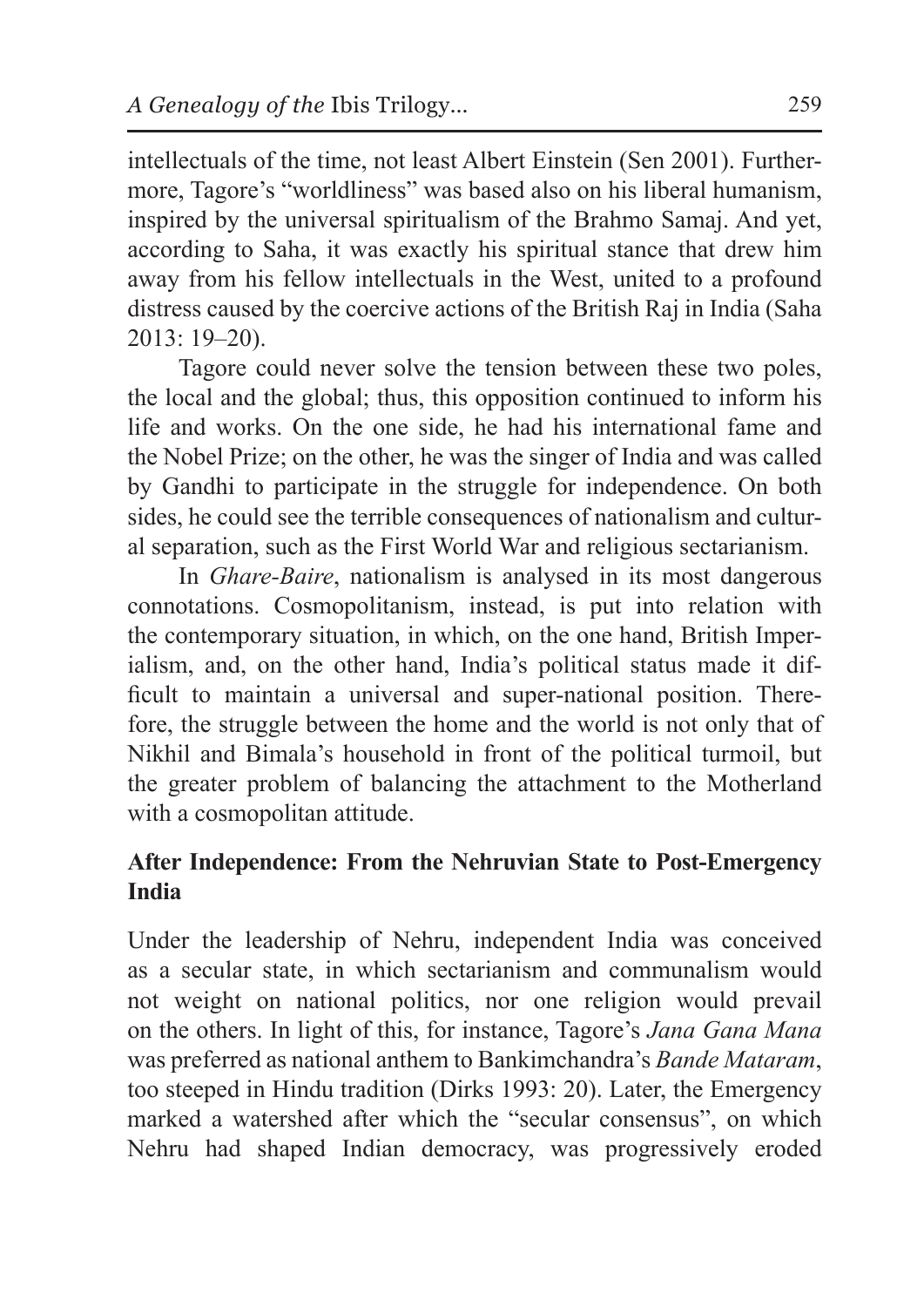(Srivastava 2008: 8). With Indira Gandhi's government and the resurgence of religious factions and parties that followed, the Indian national project underwent severe scrutiny and criticism.

The films of Satyajit Ray clearly show this change of attitude towards the future of the Indian nation. Ray's *Ghare-Baire* (1984) is a faithful adaptation of Tagore's novel. Even though the film loses two ofthe three narrative voices (Bimala, Nikhil, Sandip) of the novel, it still represents the extent of the conflicts which subvert the order of Nikhil's household. Bimala and Nikhil's opening to the world brings about terrible consequences, which are even more emphasised in Ray's version. Unlike the novel, the film opens with a fire image, which evokes both Nikhil's funeral pyre and the destructive violence of the swadeshi movement and the ensuing communal riots (Dirks 1993: 19). In addition, more space is devoted to the relation between Bimala and Miss Gilby, her English teacher. Cooper suggests that the two mirror each other, as both depend on Nikhil and both are displaced from home into the world (Cooper 1990: 40). Ray puts also more emphasis, with respect to Tagore, on the aggression to Miss Gilby, the first, innocent albeit a colonizer—victim of the violence that spreads into the region.

The hopeless conclusion and this emphasis on violence is even more significant if compared to another film Ray adapted from Tagore's work, *Charulata* (1964). The film represents a similar kind of conflict involving a worldly bhadralok, Bhupati, and his wife, Charu. Unlike *Ghare-Baire*, however, *Charulata* concludes with a hopeful reconciliation between husband and wife, which opens to the possibility of a balance between the home and the world. In the twenty years which divide *Ghare-Baire* from *Charulata*, it becomes impossible to find this equilibrium again.

Both Nikhil and Bhupati are representatives of the bhadralok middle-class, to which Bankimchandra, Tagore, and Ray all belong. In the trajectory between *Anadamath* and Ray's *Ghare-Baire,* the progressively problematic relation of this social class with the Motherland becomes apparent. Similarly, whereas *Anandamath* represents a successful blending of European and Hindu philosophy, *Ghare-Baire*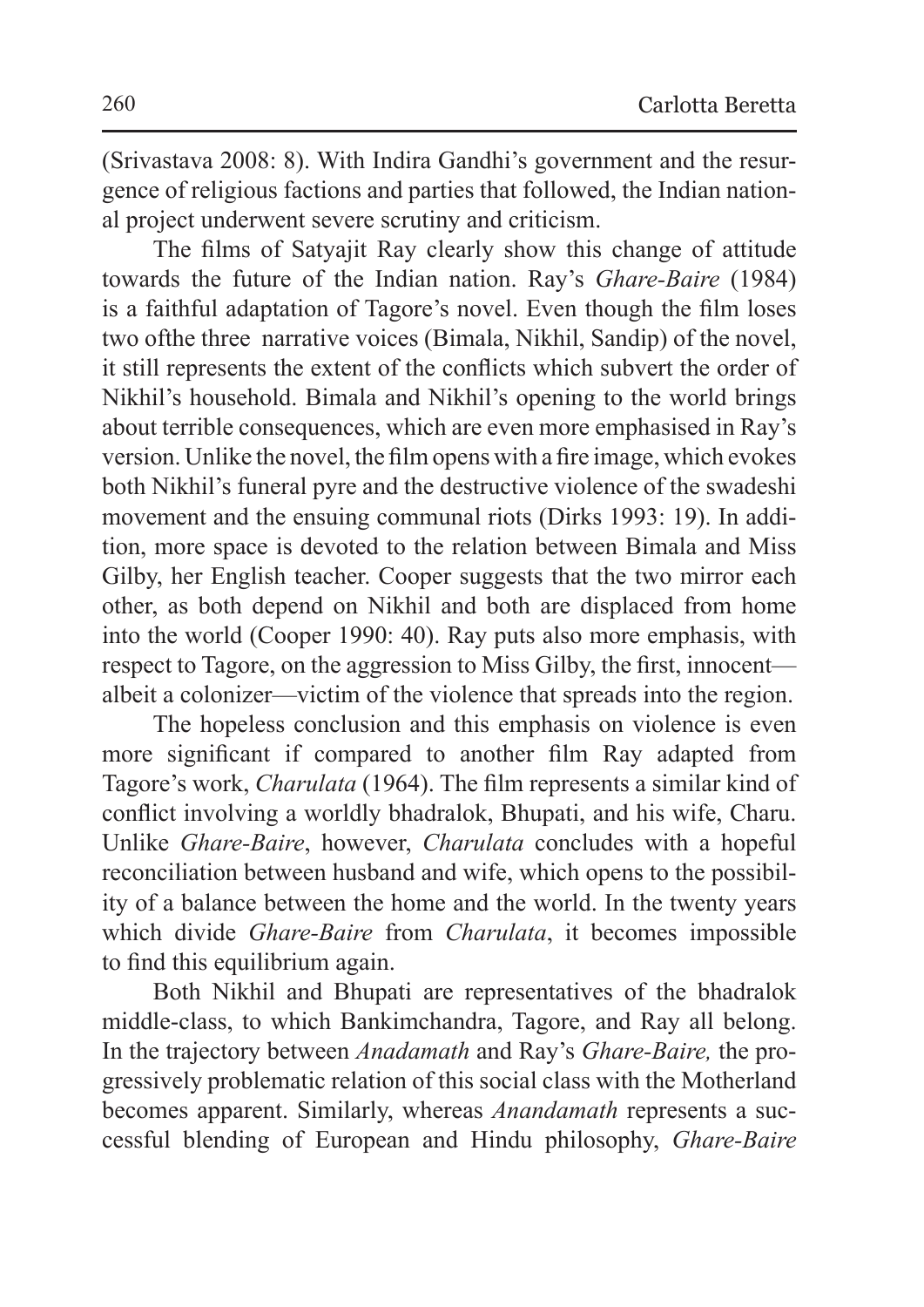portrays all the contradictions and conflicts of a cosmopolitan attitude in the Indian national context.

A disciple of Tagore at Shantiniketan, Ray absorbed much of the cultural syncretism which characterised the poet's approach:

I consider the three years I spent in Shantiniketan as the most fruitful in my life [...]. Shantiniketan opened my eyes for the first time to the splendours of Indian and Far Eastern art. Until then I was completely under the sway of Western art, music and literature. *Shantiniketan made me the combined product of East and West that I am*. (Ray, quoted in Sen 2001, emphasis added)

Thus, at Shantiniketan, Ray was introduced to Eastern art and to a cosmopolitan education, which comprised the values of the Brahmo Samaj and elements of the Tagorean reflection on the necessity of women emancipation (Restelli 2012: 107).

Ray believed in the heterogeneity, separateness, and yet permeability of cultures. His films, which portray India in all its heterogeneity and complexity, draw inspiration both from local reality and culture and from abroad—famously his *Pater Panchali* (Song of the Little Road, 1955) was inspired by De Sica's *Ladri di Biciclette* (Bicycle Thieves, 1948)—and, although directed mainly to an Indian public, are world-renowned masterpieces. In this, the director saw no contradiction, as reciprocal influence between cultures is a recurring feature in every academic subject and cultural production (Sen 1996). Satyajit Ray's universalism was indeed well aware of cultural boundaries, but, at the same time, keen on the idea of crossing them (Sen 1996).

Likewise, Amitav Ghosh's fiction is heterogeneous, syncretic, multifarious, as different points of view combine in his novels. Writing in a post-Emergency perspective, Ghosh often addresses both the issues of colonialism and the dynamics of the independent nation, tackling sectarian and communal violence, along with different forms of state repression. However, while, in Tagore and Ray, engagement in national politics is possible but bears disruptive consequences, in Ghosh, it is often doomed to failure, as it happens with the Morichjhãpi experiment in *The Hungry Tide* or with Arjun's enlistment in the Indian National Army in *The Glass Palace*. In this respect,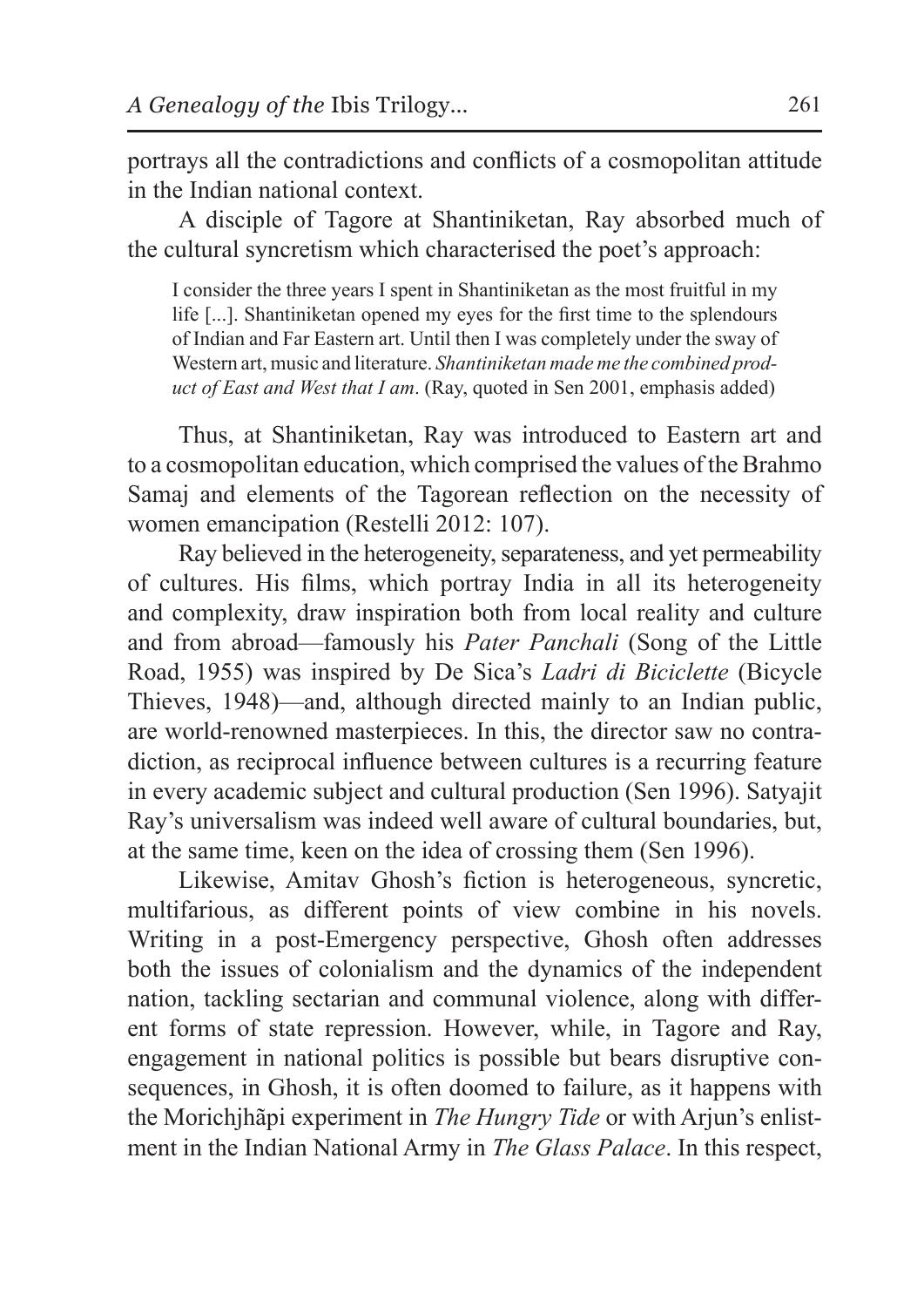Paranjape maintains that in Ghosh's writing the post-Emergency crisis of the bhadra samaj translates itself into a loss of faith in individual and collective agency, and thus in the possibility of change or improvement of the Indian nation (Paranjape 2012: 368). This pessimistic reading of the national project significantly changes the terms of the question between the local and the global, with respect to Bankimchandra Chatterjee, Rabindranath Tagore and Satyajit Ray. In Ghosh's writings, nationalism does not seem to be an option, and the national borders are often contested and subverted.

# **From Bengal to the World**

The *Ibis Trilogy* brings to the fore the dimension of the Indian diaspora. On board the Ibis, the border of the Black Water is crossed and the community lost or dissolved. Scattered over Eastern and South-Eastern Asia, the protagonists of the trilogy build new lives, families and communities outside India. For instance, after the death of her first husband, Deeti entrusts her daughter to some relatives and leaves the country with Kalua, whom she later marries. Convicted to forced labour, Neel loses his wife, son and properties, to find a new friend in Ah Fatt, an opium eater, and a job in Canton with the Parsi merchant Seth Bahram. Orphaned Paulette escapes the perspective of an imposed marriage and ends up to work with Mr Penrose, a botanist, like her father. Like many others, the diasporic journeys in the *Ibis Trilogy* start with a loss—of both a family and a nation. Nonetheless, in the novels much more significance is given to the creation of new relationships and communities abroad:

This vessel that was the Mother-Father of her new family, a great wooden *mái-báp*,<sup>1</sup> an adoptive ancestor and parent of dynasties yet to come: here she was, the *Ibis*. (*Sea of Poppies*, 328, emphasis in the text)

<sup>&</sup>lt;sup>1</sup> *Mái-báp* is a collective noun which means "parents". It can also mean "master", when used to formally address someone other than a parent. Respectively, *mái* means "mother" and *báp* means "father".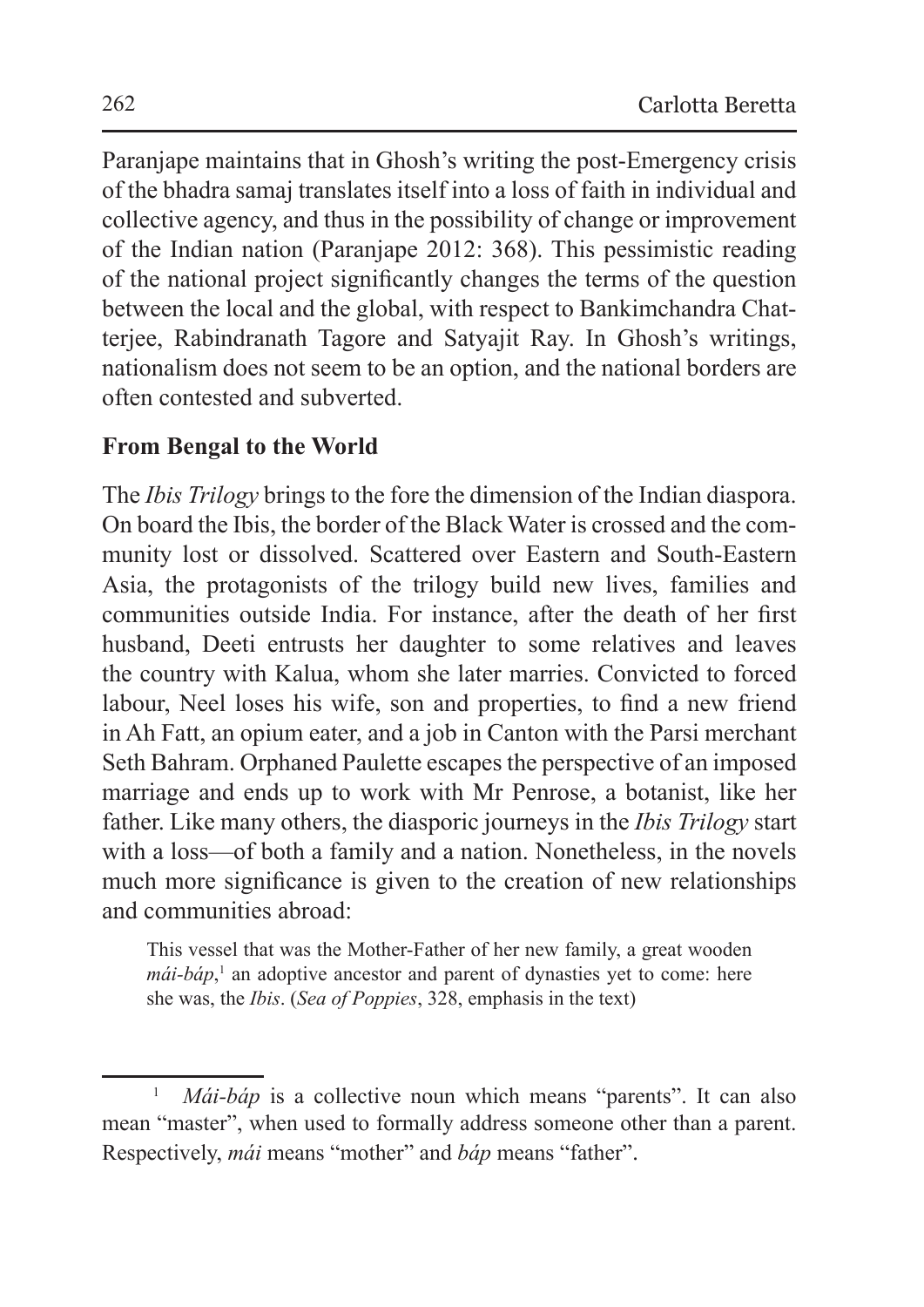Through the Ibis, the indentured labourers become "ship-siblings *jaházbhais* and *jaházbahens*"2 (*Sea of Poppies*, 328, emphasis in the text). The nation—fled, lost, dissolved by the Black Water is substituted by a family united not by blood, but by the shared experience of migration.

It is not uncommon for Ghosh to substitute the national dimension with the familiar one. The author himself has tried to explain his position many times. In particular, it is interesting to compare what he wrote in "A Correspondence on *Provincializing Europe*" and in a later interview:

Two of my novels (*The Shadow Lines*, and my most recent, *The Glass Palace*) are centred on families. I know that for myself this is a way of *displacing* the "nation" – I am sure that this is the case also with many Indian writers other than myself. In other words, I'd like to suggest that writing about families is one way of *not* writing about the nation (or restrictively imagined collectivities). (Chakrabarty and Ghosh 2002: 147, emphasis in the text)

The family can be a representation of the nation where the nation exists. But in the  $19<sup>th</sup>$  century and even today for many Indians the nation itself is a tenuous idea, it is a work in progress, it is a project rather than a reality (Kumar 2007: 103).

Writing about family rather than nation is both a refusal of the usual focus of most novels, and a form of adherence to the object of narration. Indeed, for the subalterns (included in "the many Indians" Ghosh talks about), who are the centre of the majority of his narratives, national belonging is an idea much less strong than family or local community. As it happens in Tagore's *Ghare-Baire*, the nationalist discourse is often put forward by the élite and does not take into account the consequences on the lives of the subalterns, who, for example, buy foreign goods simply because they are cheaper.

The attachment that still remains in the Ibis's diasporic community for India and Bengal is not born out of nationalistic commitments.

<sup>2</sup> The term *jaházbhais* designates "brotherly kinship", whereas *jaházbahens* refers to "sisterly kinship".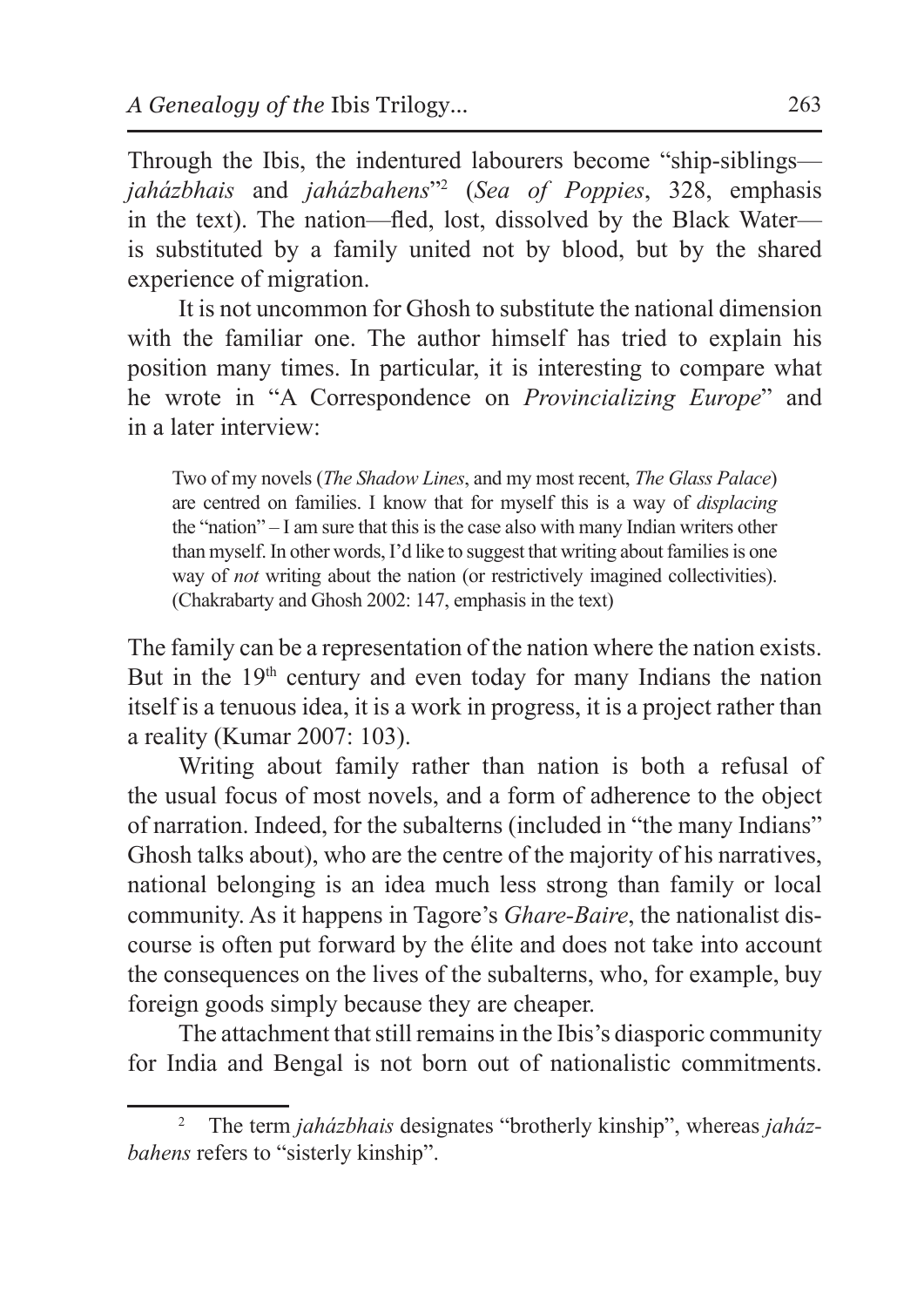On the contrary, the relation that is built with the Motherland stands less on the grounds of a civil religion, than in the realms of memory and affection. For example, in *River of Smoke*, when Neel is working at Seth Bahram's munshi in Canton, he meets the gomusta Baboo Kissim, who tells him that he met his wife and son, whom are waiting for Neel's return to Calcutta. The connection that Neel still feels for the motherland is that with his wife and son, whom he misses and remembers. Baboo Kissim's words revive and strengthen this link.

Similarly, Deeti bases her connection on memory and culture. The beginning of *River of Smoke* presents Deeti and the shrine she has built on Mauritius many years after the events dealt with in the trilogy. The shrine is dedicated to Marut, god of the wind, but is also known as "Deetiji's 'Memory Temple'—*Deetiji-ka-smriti-mandir*" (*River of Smoke*, 8). Located inside a cavern, the temple is decorated with pictorial representations of Deeti's life, in which all the characters on board the Ibis have a place. Deeti learned to paint "Back There, in Inndustan" (*ibid.*: 8), where she was taught by her grandmother. After her first marriage, drawing became for Deeti "not just a consolation, but also her principal means of remembrance" (*ibid.*: 9). The paintings represent Deeti's memory-link with India, not only because parts of her Indian past feature in it, namely her first daughter Kabutri, whom she left in India, but most importantly because she learnt to paint "Back There". Painting, Indian cooking or the Hindu pantheon are all cultural elements Deeti acquired in India, and then adapted to her new diasporic reality. Also Deeti's language bears the signs of this adaptation, for she speaks a mixture of Bhojpuri and Creole.

Even from these two brief examples, it is fair to say that, in the *Ibis Trilogy*, the Motherland assumes first and foremost a domestic and cultural value. In Bankimchandra Chatterjee's *Anandamath*, it was linked to the cult of the Mother-Goddess or seen as an abstract entity which embraces her children/citizens. Here the motherland is, literally and concretely, the land of one's family, of the ancestors. Speaking in Tagorean terms, the home that is brought into the world is that in which the exiled, indentured labourer or convict used to live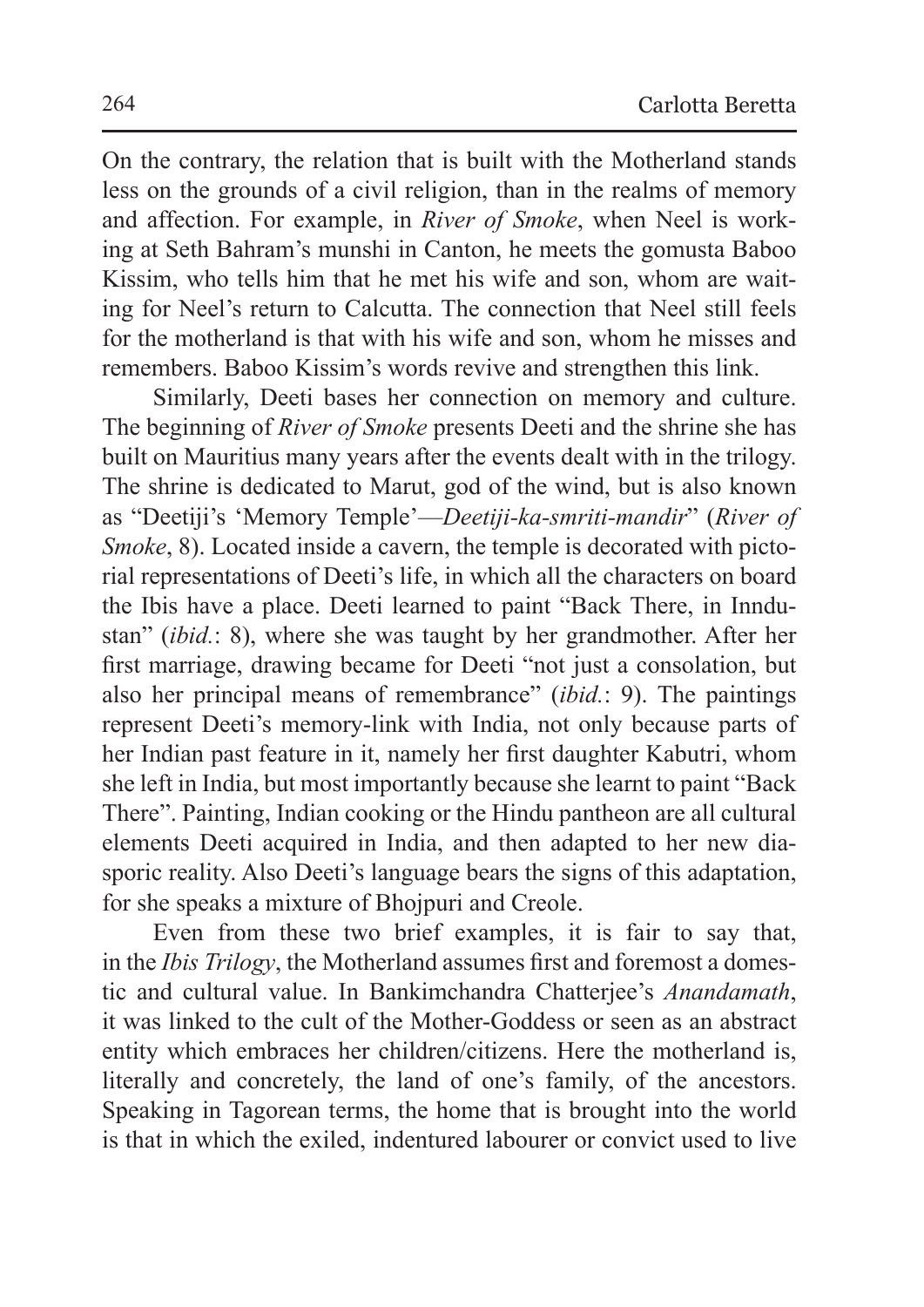in. In addition, in Deeti's case it is also apparent that the local travels into the global as cultural "tool kit" (Swidler 1986), for she does not change the ways, skills or religious believes she learnt "Back There", but maintains and adapts them to the new situation.

Both in Neel's and Deeti's cases, narrative is yet another significant element which keeps memory alive and maintains the connection with the motherland. In the episode with Neel and Baboo Kissim, it is the gomusta's account which revives and strengthens Neel's longing for the lost motherland. In addition, at the beginning of *River of Smoke*, Deeti is said to often tell about "Back Then"; also, her shrine resembles a graphic novel version of the *Ibis Trilogy*. Likewise, Neel is described as "the uncle who loves to tell stories" (*River of Smoke* , 14), which often include his family left in Calcutta.

Therefore, looking at the greater narrative, the whole *Ibis Trilogy*, it can be suggested that Bengal is central to Ghosh's narrative because it is familiar, for it is not just well known to the author, but also it pertains to a domestic and homely sphere. In fact, it is not marginal that Bengal is also Ghosh's motherland. As it happens in the case of his diasporic characters, Ghosh's narratives—not only the *Ibis Trilogy*, but each and every one of them—continuously weave this connection of memory, affection and familiarity.

What is more, like with Deeti, this connection comes also in the form of a cultural heritage. Ghosh's "bookcase" or "tool kit", Bengali and global at the same time, is the starting point of his writing. Bengali culture, and most importantly, its artistic and literary tradition, are revisited and adapted into his novels. Paranjape tries to explain this relationship borrowing from Ghosh himself the notion of the chromosome, for the writer recombines and mutates his genetic pool (Ghosh 2012: 371). In doing so, for instance, Ghosh does return to the juxtaposition between nationalism and cosmopolitanism, but poses the slightly different question of the relation between the local and the global, the home and the world, in a globalized context. Despite the mutation, the influence of the Bengali cultural heritage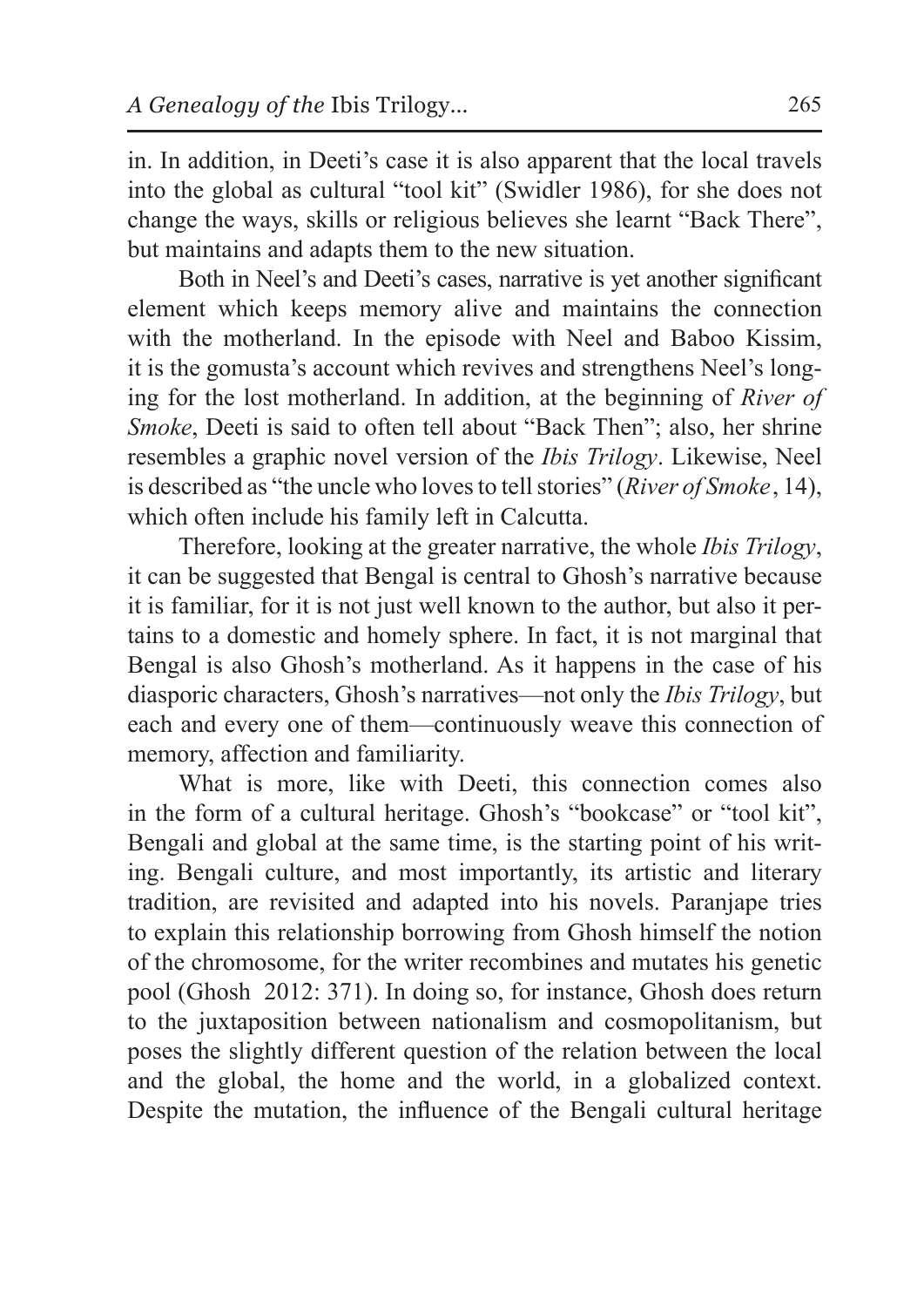is so profound that it is difficult to abandon it and do not write about "things Bengali":

To this day Ray's work is one of the main anchors that moors me - often despite myself - to the imaginative landscape of Bengal: indeed, to the essential terrain of my own work. (Ghosh 2004)

Going back to this extract from the essay on Ray, the nautical metaphor that Ghosh chooses is extremely significant. It seems to suggest that, even though his ship sets sail towards the world, his cultural heritage will make him continuously return to Bengal. In other words, in his adherence to cosmopolitanism, Ghosh does not reject India in favour of a worldly or diasporic citizenship. On the contrary, his cosmopolitan attitude strikes roots in the local dimension of Bengal. Tagore and Ray's "ideological liminality" (Saha 2013: 21) returns, mutated, in the image of a ship which travels the world, but never hauls down his Bengali flag.

# **Bibliography:**

- Bhattacharya, S. 2010. Jatiyo Itihaas vis-à-vis Manaab Itihaas: Tagore the Historiographer. *Rupkatha: Journal of Interdisciplinary Studies in Humanities*, 2 (4): 418–27.
- Chakrabarty, D. 2004. Romantic Archives: Literature and the Politics of Identity in Bengal. *Critical Inquiry*, 30 (3): 654–682.
- Chakrabarty, D. and A. Ghosh. 2002. A Correspondence on Provincializing Europe. *Radical History Review,* 83 (1): 146–72.
- Chakravorty, M. 2012. Picturing The Postmaster: Tagore, Ray and the Making of an Uncanny Modernity. *Framework: The Journal of Cinema and Media,* 53 (1): 117–46.
- Chatterjee, B. 2006. *Anandamath*. New Delhi: Orient Paperbacks.
- Cooper, D. 1990. Review. *Film Quarterly*, 43 (2): 40–43.
- Dirks, N. B. 1993. The Home and the World: the Invention of Modernity in Colonial India. *Visual Anthropology Review*, 9 (2): 19–31.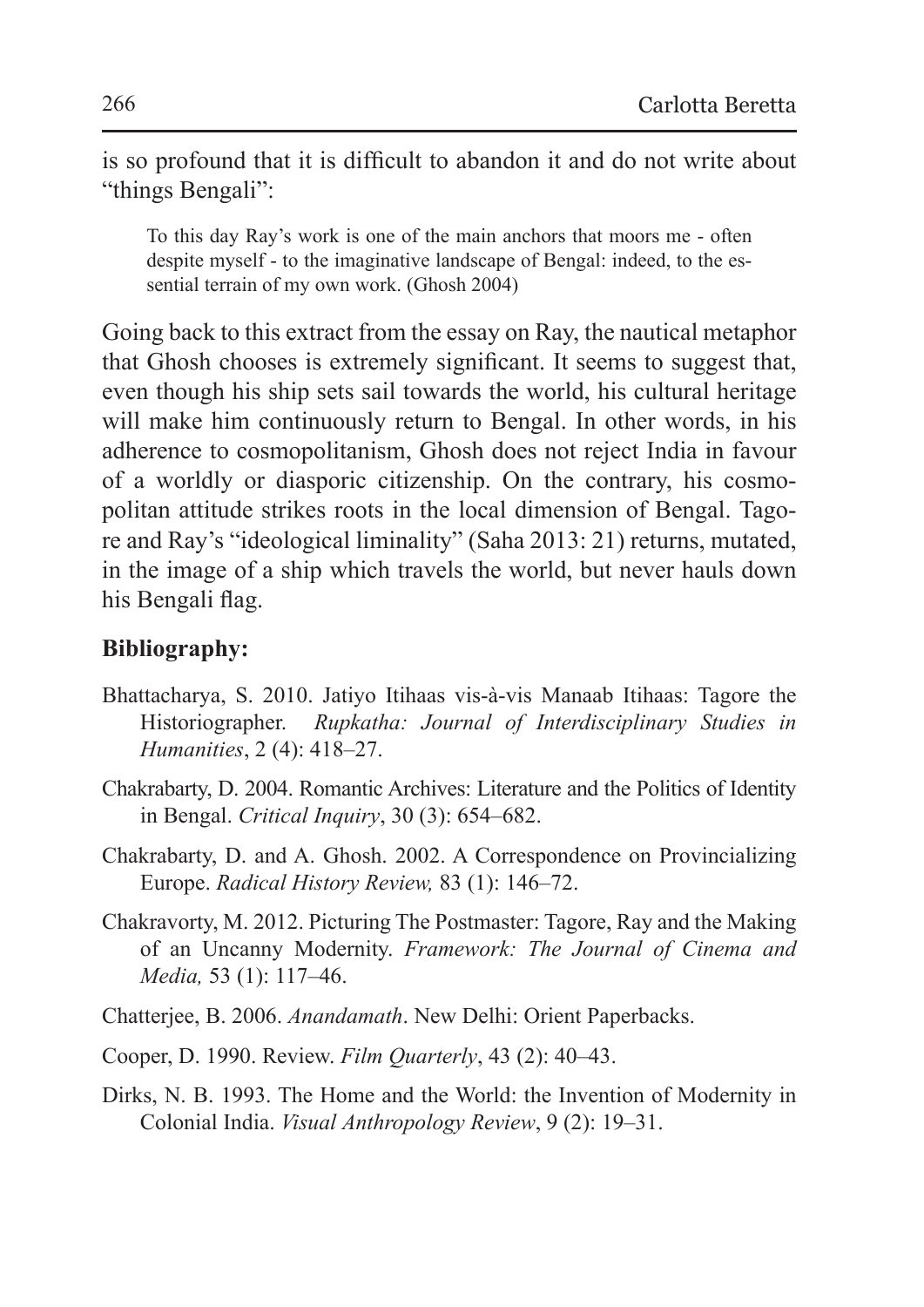- Ghosh, A. 1998. The Testimony of My Grandfather's Bookcase. *AmitavGhosh.com*. Accessed: 21/04/2015. http://www.amitavghosh.com/essays/bookcase.html
- Ghosh, A. 2001a. *The Shadow Lines* . Delhi: Ravi Dayal Publisher.
- Ghosh, A. 2001b *The Glass Palace*. London: Harper Collins.
- Ghosh, A. 2004. Satyajit Ray. *AmitavGhosh.com*. Online: http://www. amitavghosh.com/essays/satyajit.html, accessed on: 21.04.2015.
- Ghosh, A. 2005. *The Hungry Tide*. London: Harper Collins.
- Ghosh, A. 2008. *Sea of Poppies*. London: John Murray.
- Ghosh, A. 2009. *In an Antique Land*. Delhi: Penguin Books India.
- Ghosh, A. 2011. *River of Smoke*. London: John Murray.
- Ghosh, A. 2012. Of Fanàs and Forecastles: The Indian Ocean and Some Lost Languages of the Age of Sail. *AmitavGhosh.com*. Online: http:// amitavghosh.com/blog/?p=5171, accessed on: 28.09.2014.
- Grewal, I. 2007. Amitav Ghosh: Cosmopolitanism, Literature, Transnationalism. In: *The Postcolonial and the Global*. R. Krishnaswam and J. C. Hawley (Eds). Minneapolis and London: University of Minnesota Press.
- Gupta, S. 2006. Notions of Nationhood in Bengal: Perspectives on Samaj, 1867–1905. *Modern Asian Studies*, 40 (2): 273–302.
- Hawley, J. C. 2005. *Amitav Ghosh*. New Delhi: Foundation Books.
- Kumar, T. V. 2007. 'Postcolonial Describes You as a Negative': An Interview with Amitav Ghosh. *Interventions,* 9 (1): 99–105.
- Lukács, G. 1962. *The Historical Novel*. London: Merlin Press.
- Lipner, J. J. 2005. Introduction. In: *Anandamath or the Sacred Brotherhood*. Oxford and New York: Oxford University Press.
- Mondal, A. A. 2007. *Amitav Ghosh*. Manchester: Manchester University Press.
- Nussbaum, M. 2011. Reinventing the Civil Religion: Comte, Mill, Tagore. *Victorian Studies*, 54 (1): 7–34.